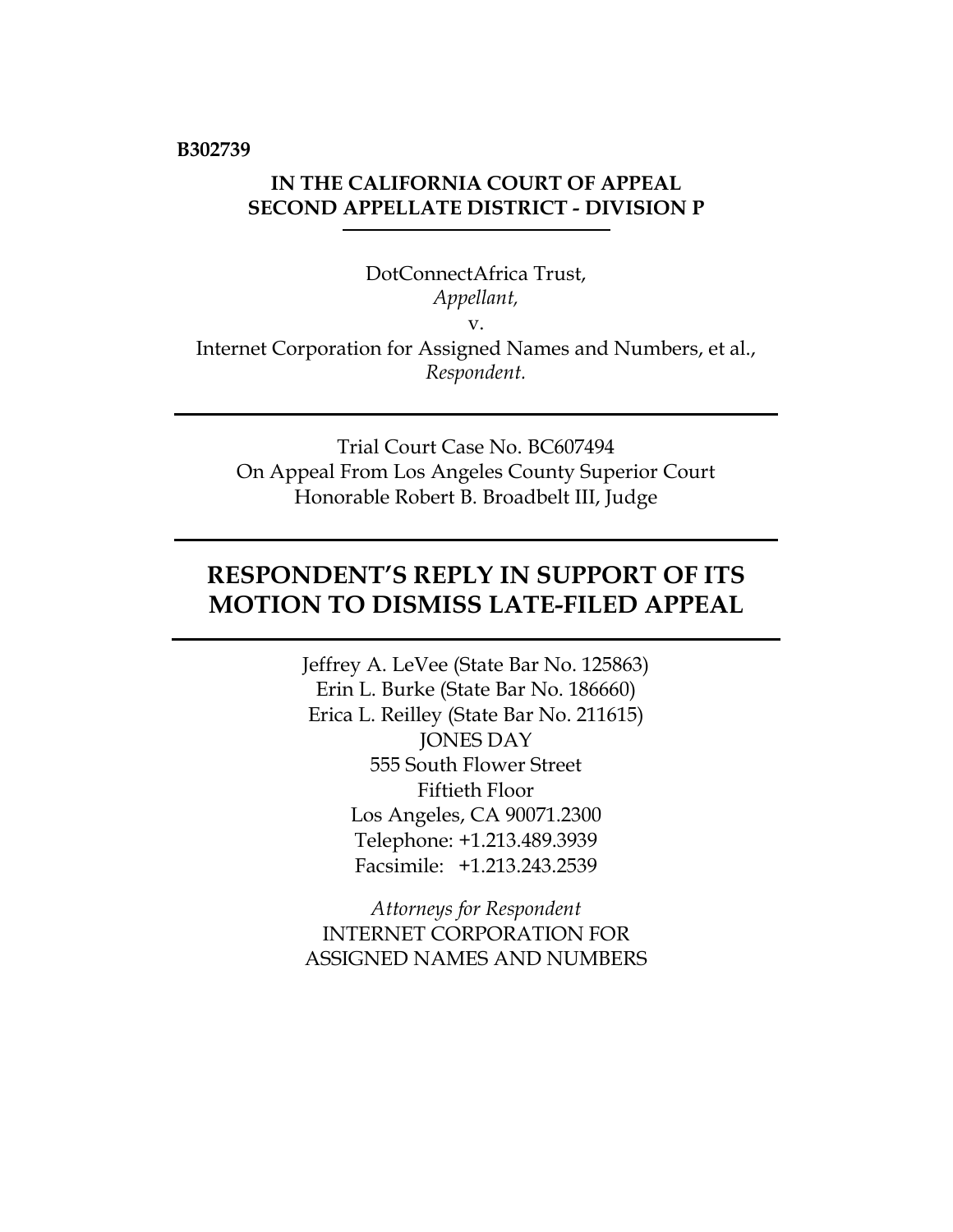# **TABLE OF CONTENTS**

|                                                                                      | 5  |
|--------------------------------------------------------------------------------------|----|
| THE CLERK'S MAILING MET ALL REQUIREMENTS OF<br>RULE 8.104 AND TRIGGERED DCA'S 60-DAY |    |
| DCA MISREPRESENTS THE SUPREME COURT'S HOLDING                                        |    |
| DCA'S "AVALANCHE" OF CASES APPLYING ALAN ARE                                         |    |
| DCA'S OTHER EFFORTS TO AVOID DISMISSAL<br><b>THROUGH VARIOUS DIVERSIONS ARE</b>      |    |
| THE AMBIGUITY PRINCIPLE CANNOT SAVE DCA'S                                            |    |
|                                                                                      | 20 |
|                                                                                      | 21 |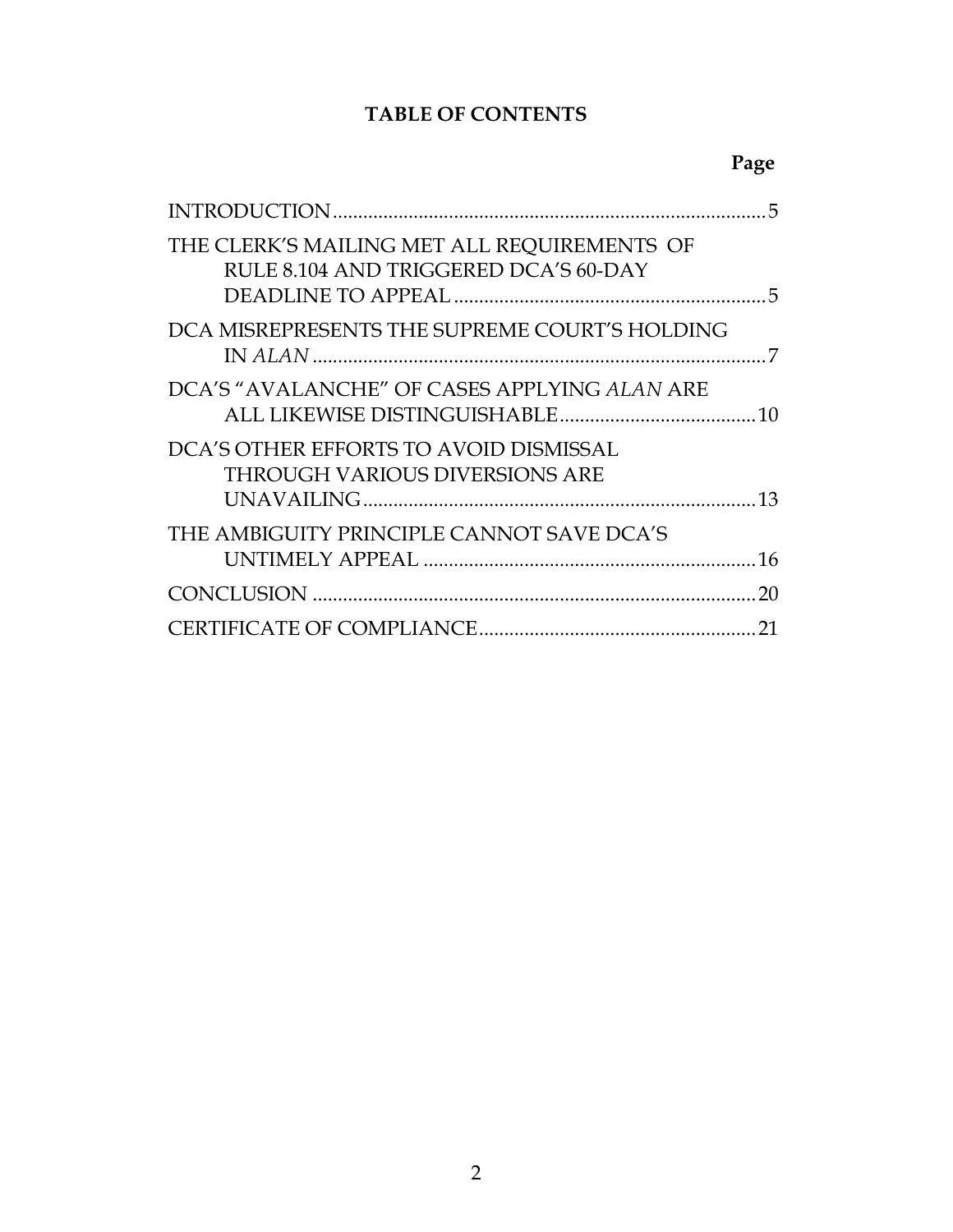# **TABLE OF AUTHORITIES**

**Page**

# **CASES**

| Alan v. American Honda Motor Co., Inc.                                |
|-----------------------------------------------------------------------|
| Bi-Coastal Payroll Servs., Inc. v. Cal. Ins. Guarantee<br>Association |
| Citizens for Civic Accountability v. Town of Danville                 |
| <i>Fratessa v. Roffy</i>                                              |
| Hollister Convalescent Hosp., Inc. v. Rico                            |
| In re Marriage of Lin                                                 |
| In re Marriage of Mosley                                              |
| InSyst, Ltd. v. Applied Materials, Inc.                               |
| Keisha W. v. Marin M.                                                 |
| M'Guinness v. Johnson                                                 |
| Maldonado v. Epsilon Plastics, Inc.                                   |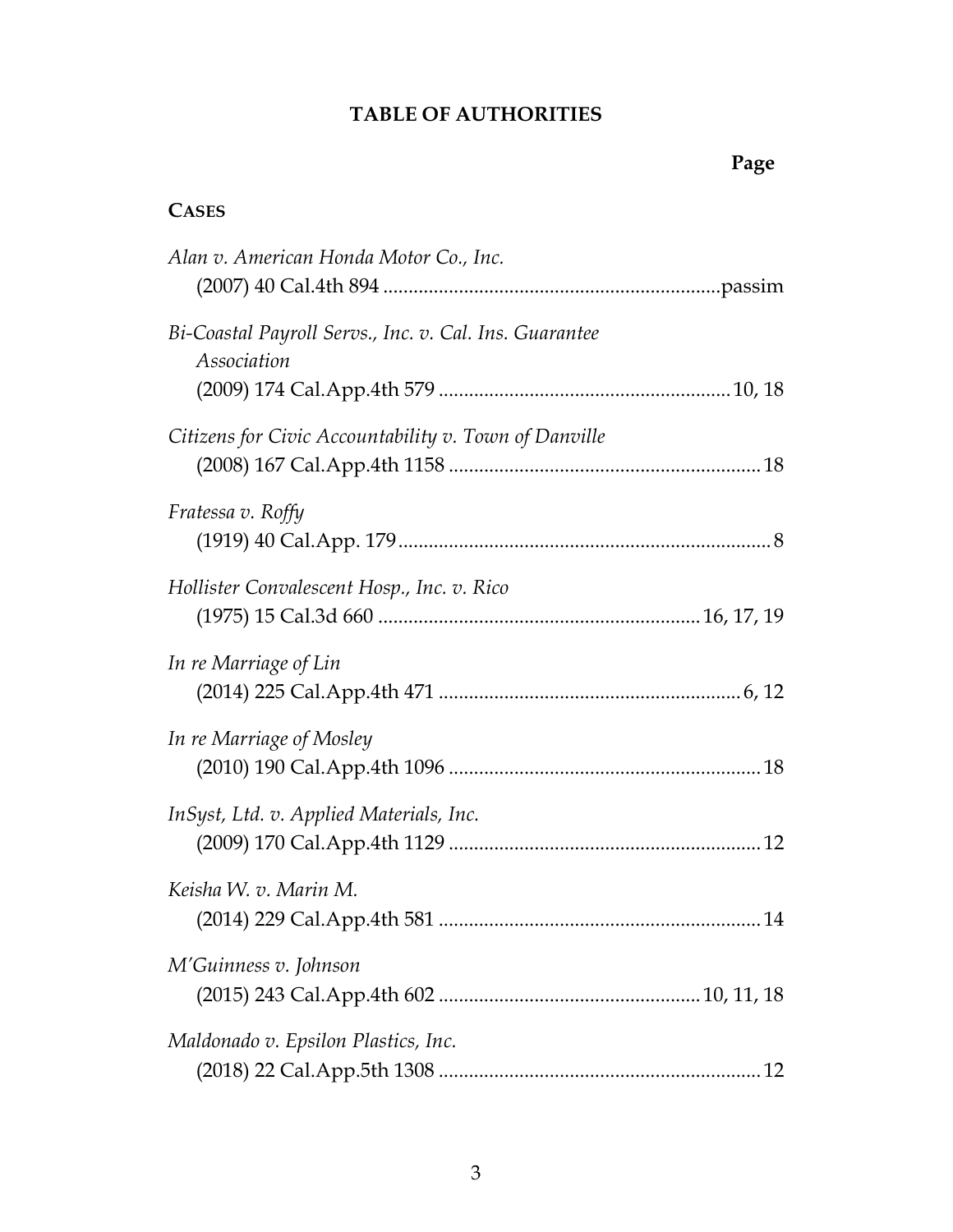# **TABLE OF AUTHORITIES (continued)**

| Montgomery Ward & Co., Inc. v. Imperial Casualty &<br>Indemnity Co. |
|---------------------------------------------------------------------|
| Singh v. Lipworth                                                   |
| Slawinski v. Mocettini                                              |
| Staten v. Heale                                                     |
| Sunset Millennium Associates, LLC v. Le Songe, LLC                  |
| Thiara v. Pacific Coast Khalsa Diwan Society                        |
| <b>STATUTES</b>                                                     |
|                                                                     |
| <b>OTHER AUTHORITIES</b>                                            |
|                                                                     |
| Eisenberg et al., Cal. Practice Guide: Civil Appeals &              |
| Judge Moore and Thomas, Cal. Civil Practice -                       |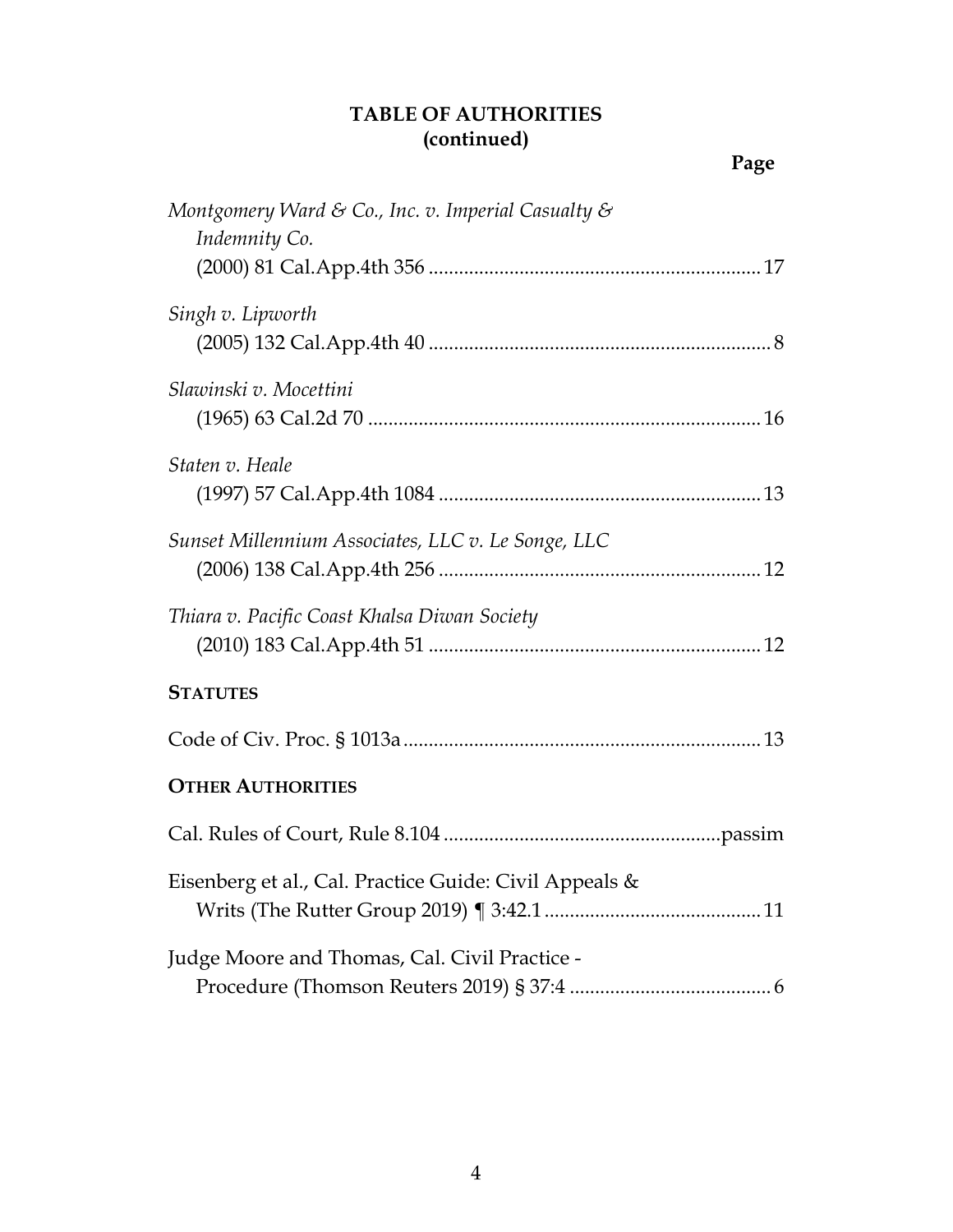#### <span id="page-4-2"></span>**INTRODUCTION**

<span id="page-4-0"></span>ICANN's motion to dismiss set forth a straightforward argument for why the superior court clerk's October 3, 2019 service of a filed-endorsed copy of the Final Judgment and accompanying certificate of mailing in one envelope triggered DCA's 60-day deadline to appeal under Rule  $8.104(a)(1)(A)$ .<sup>1</sup> DCA failed to meet that deadline, and not once does DCA claim that its counsel did not receive or was confused by the contents of the clerk's mailing. Rather, DCA now misconstrues case law and argues a host of strained technicalities and diversions in an attempt to avoid dismissal of its untimely appeal. DCA's arguments contravene settled law, and ICANN's motion should be granted.

### <span id="page-4-1"></span>**THE CLERK'S MAILING MET ALL REQUIREMENTS OF RULE 8.104 AND TRIGGERED DCA'S 60-DAY DEADLINE TO APPEAL**

Rule  $8.104(a)(1)(A)$  plainly provides that, for the 60-day deadline to appeal to be triggered, a superior court clerk may serve "a document entitled 'Notice of Entry' of judgment or a filedendorsed copy of the judgment, showing the date either was served" and that "[t]he proof of service establishes the date that the 60-day period under subdivision (a)(1)(A) begins to run." (Cal. Rules of Court, rule 8.104(a)(1)(A) & Advisory Com. com., Cal. Rules of Court, rule 8.104.) California case law provides that a clerk's proof of service may be attached or may accompany the document served.

<span id="page-4-3"></span><sup>1</sup> ICANN uses here all the same defined terms and abbreviations as it used in its motion to dismiss. DCA's opposition to ICANN's motion to dismiss is cited to as "Opp."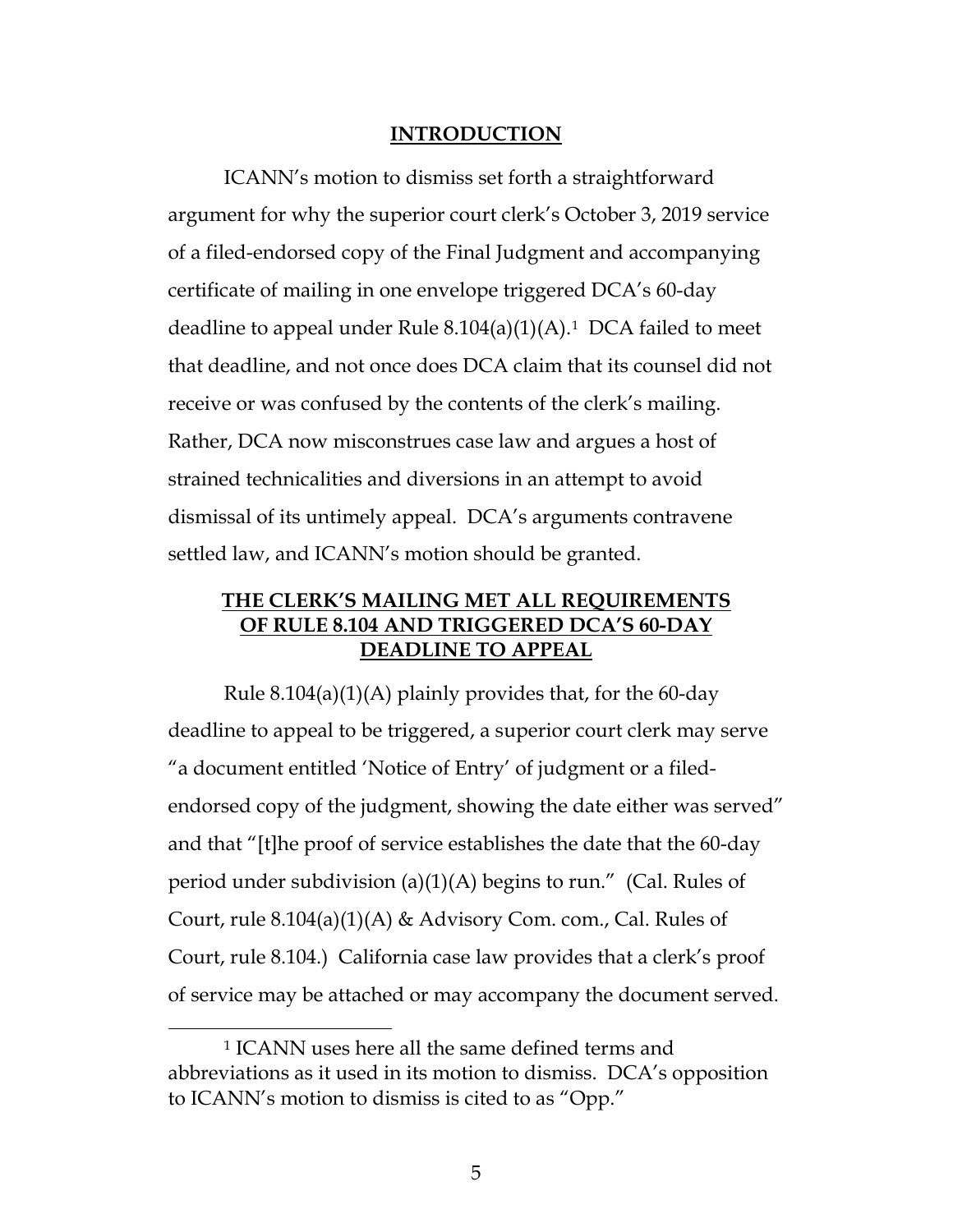<span id="page-5-2"></span><span id="page-5-1"></span><span id="page-5-0"></span>(See, e.g., *Alan v. American Honda Motor Co., Inc.* (2007) 40 Cal.4th 894, 905; *In re Marriage of Lin* (2014) 225 Cal.App.4th 471, 476 ["Under the court rules, the deputy clerk's proof of service triggers the start of the 60-day filing period when it accompanies a filestamped copy of the judgment."]; see also Judge Moore and Thomas, Cal. Civil Practice - Procedure (Thomson Reuters 2019) § 37:4 ["Party or clerk service may be by any method permitted under the Code of Civil Procedure. [Cal. Rules of Court, rule 8.104] To trigger the 60 day appeal period service of a notice of entry or a file-endorsed copy of the judgment must be accompanied by proof of service. The rules set forth above for triggering the 60 day appeal period apply equally to a party and the court clerk."].)

DCA does not dispute that it received a single envelope that contained a filed-endorsed copy of the final judgment and an accompanying certificate of mailing from the superior court clerk showing an October 3, 2019 date of service. (Opp. at p. 10.) Nor does DCA suggest that the contents of the clerk's mailing were in any way unclear (and they were not, in any event). Taken together, these facts should end the inquiry into whether DCA's 60-day deadline to appeal was triggered by the clerk's mailing (yes) and whether DCA's notice of appeal filed on the 61st day was timely (no).

In its 34-page opposition, DCA misconstrues numerous cases, engages in unsound hyper-technicalities, and makes unprofessional and unwarranted attacks on ICANN. For example, DCA argues at length that ICANN has "violated its duties to this Court" (Opp. at

6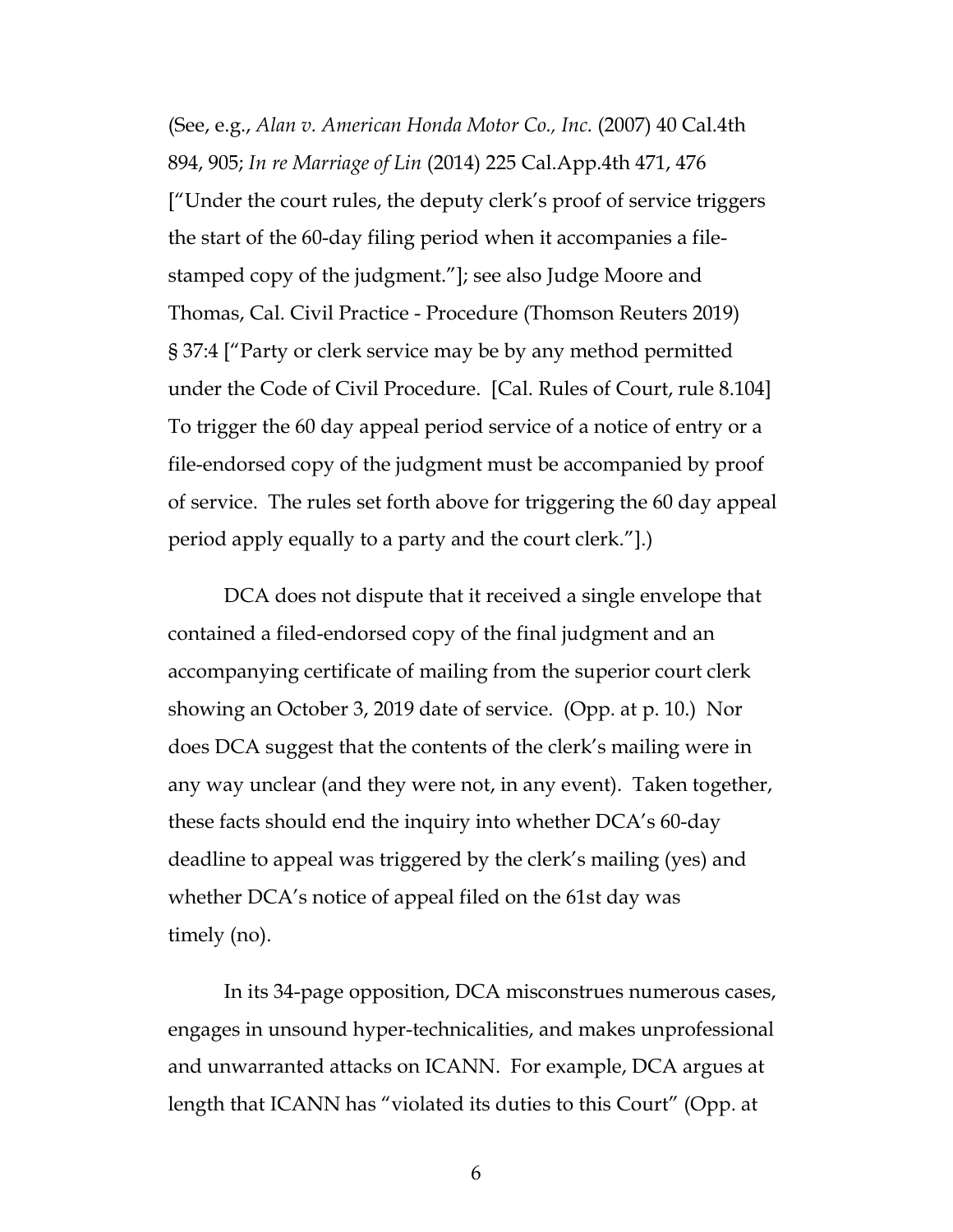pp. 26–27) by not having raised that there is a requirement that the service date be reflected on the "four corners" of the judgment or that the clerk's certificate of mailing was not properly attached under *Alan*. As explained below, however, a review of the cases DCA cites quickly reveals that it is DCA, not ICANN, that has misrepresented the law. Neither the text of Rule 8.104 nor any of the cases cited by DCA require, or *even suggest*, that the date of service be stamped on the face page or the "four-corners" of the appealable order, or that a proof of service be attached or included in any certain manner or that it be consecutively paginated with the document served.

Rather, the superior court clerk's October 3, 2019 mail service of a filed-endorsed copy of the Final Judgment with an accompanying proof of service satisfies the requirements of Rule 8.104(a)(1)(A) and renders untimely DCA's notice of appeal filed on the 61st day. Accordingly, ICANN's motion to dismiss the appeal should be granted.

### <span id="page-6-0"></span>**DCA MISREPRESENTS THE SUPREME COURT'S HOLDING IN** *ALAN***[2](#page-6-1)**

DCA's claim that ICANN's motion "necessarily fails" under the Supreme Court's holding in *Alan* (Opp. at p. 18) is immediately dispelled upon a closer look at the facts of that case.

In *Alan*, the Court held that a clerk's mailing of two nonappealable documents together did not trigger a deadline to

<span id="page-6-1"></span><sup>2</sup> DCA also misunderstands the doctrine of waiver by arguing that ICANN has waived its right to respond to the arguments made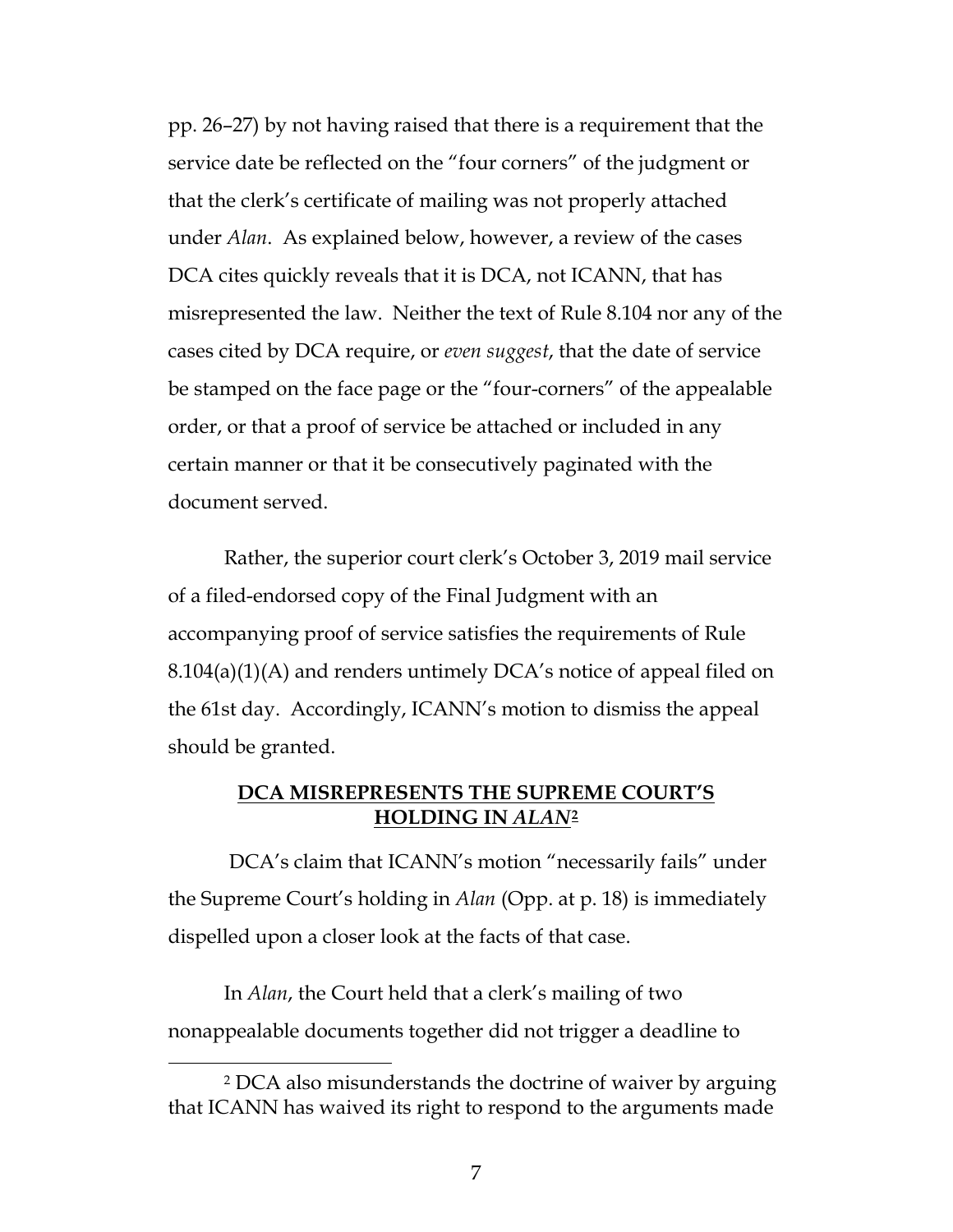appeal under Rule 8.104(a)(1)(A). (*Alan, supra*, 40 Cal.4th at p. 902.) There, the clerk, in an "idiosyncratic manner," mailed the parties a filed-stamped statement of decision, and a minute order that was not filed-stamped, stating that the ruling was made and mailed by the clerk to the parties. (*Id.* at p. 898*.*) The Court held that neither document was appealable, as statements of decision are generally not appealable and the minute order at issue was not filed-stamped, and that these two documents were not intended to incorporate one another and thus could not be read together to somehow satisfy the requirements of Rule 8.104(a)(1)(A). (*Id.* at pp. 902, 905.) In so concluding, the Court expressed concern that litigants should not be required to glean and make assumptions in combining various such documents in order to determine when a deadline to appeal is triggered. (*Ibid*.) In interpreting Rule 8.104(a)(1)(A), the Court reasoned that the rule requires a single document—"either a 'Notice of Entry' so entitled or a filed-stamped copy of the judgment or appealable order—that is sufficient in itself to satisfy all of the rule's

<span id="page-7-1"></span><span id="page-7-0"></span> $\overline{a}$ in DCA's response. (Opp. at pp. 27-28.) Every case upon which DCA relies for its contention involves waiver of completely new or inconsistent arguments in a reply brief or waiver of arguments in an opening brief on appeal. (*Ibid.*) The waiver rule, however, is inapplicable when a party is replying to new legal arguments made in a respondent's opposition. (See, e.g., *Singh v. Lipworth* (2005) 132 Cal.App.4th 40, 43, fn. 2 [noting that "points raised for the first time in a reply brief (other than those which are strictly responsive to arguments in the respondent's brief) are waived"]; *Fratessa v. Roffy* (1919) 40 Cal.App. 179, 188 [finding that the rule against new arguments in closing briefs is "hardly applicable" when arguments are made to rebut those raised in the opposition brief].)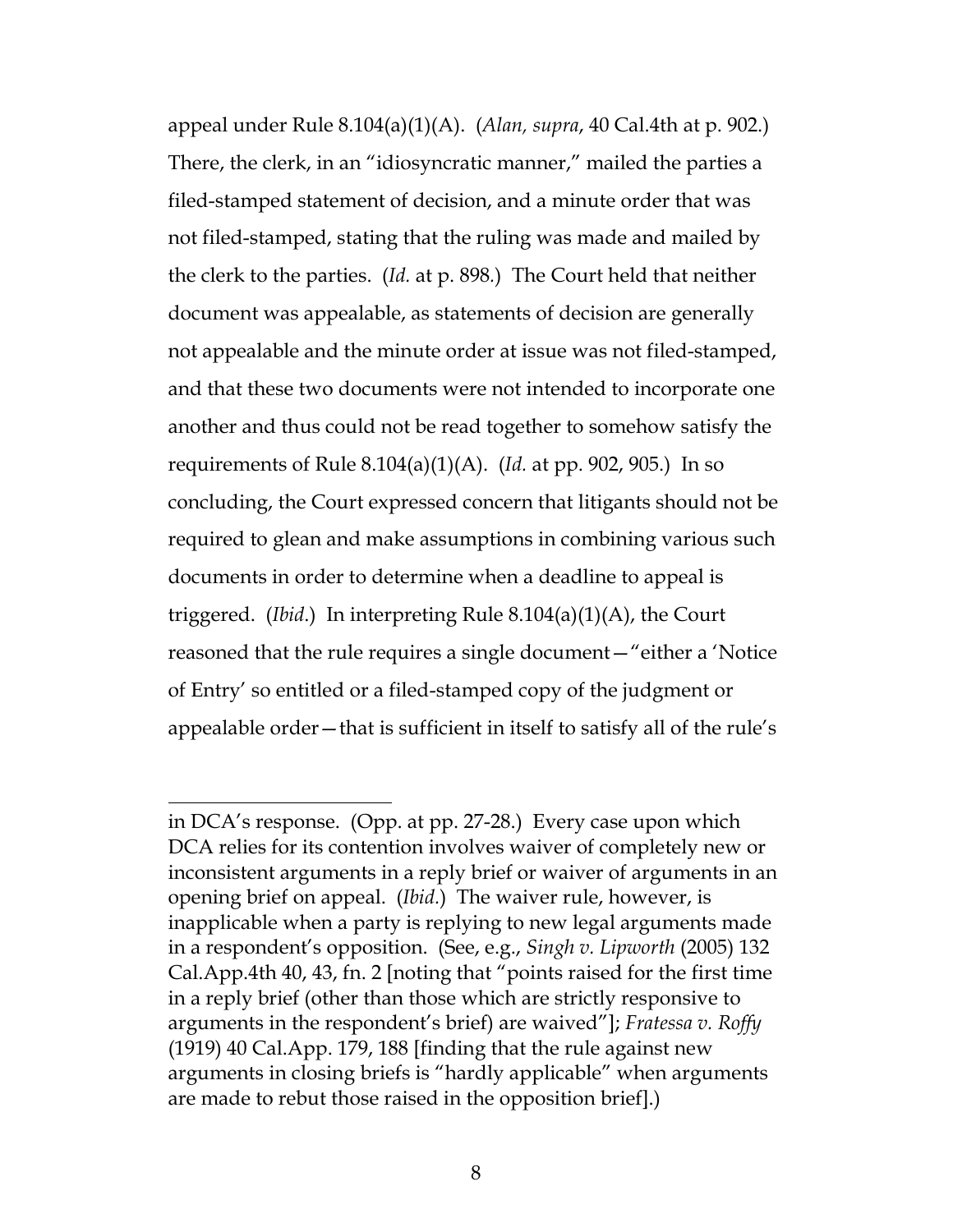conditions, including the requirement that the document itself show the date on which it was mailed." (*Id.* at p. 905.)

In its opposition, DCA conveniently omits the remainder of the Court's discussion regarding the treatment of proofs of service (see Opp. at p. 20), which is most relevant here:

> That having been said, *we see no reason why the clerk could not satisfy the single-document requirement by attaching a certificate of mailing* to the file-stamped judgment or appealable order, or to a document entitled "Notice of Entry." Obviously a document can have multiple pages. But the rule does not require litigants to glean the required information from multiple documents or to guess, at their peril, whether such documents in combination trigger the duty to file a notice of appeal.

(*Alan, supra*, 40 Cal.4th at p. 905, italics added.) Thus, DCA misleadingly attempts to analogize *Alan* to this case by arguing that the Court held that "different titles, different paginations, and plainly separate documents" did not satisfy the single-document requirement. (Opp. at p. 20.) The *Alan* Court made no such blanket rulings about "titles" or "paginations." The two documents at issue in *Alan*—neither of which was actually appealable or included a proof a service—required a litigant to conduct guesswork and glean from them that a duty to appeal had been triggered. (*Alan, supra*, 40 Cal.4th at pp. 898, 902.) The Court thus concluded that it did not matter if the clerk mailed the two unincorporated documents in the same envelope or even if the clerk had physically attached the two documents together; the documents did not satisfy the requirements of Rule 8.104(a)(1)(A). (*Id*. at pp. 898, 905.) *Alan*'s holding does not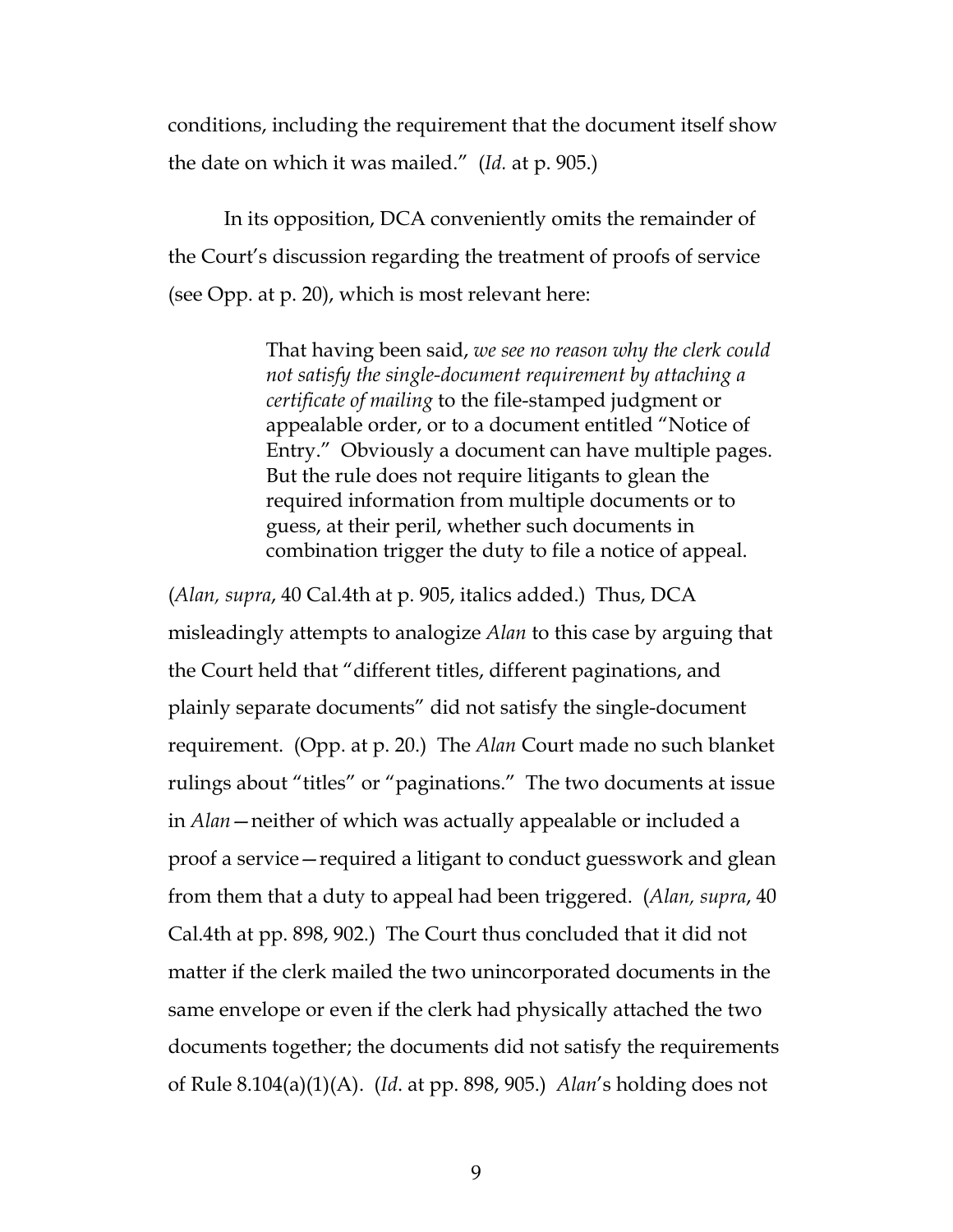contradict dismissal under the straightforward facts here, which involve the clerk's service of a filed-endorsed copy of the Final Judgment accompanied by a certificate of mailing demonstrating the date of service.

### <span id="page-9-1"></span><span id="page-9-0"></span>**DCA'S "AVALANCHE" OF CASES APPLYING** *ALAN* **ARE ALL LIKEWISE INAPPOSITE**

The "avalanche" of "on-point precedents" that DCA claims support a "single-document requirement" (Opp. at p. 7) are each distinguishable and inapposite.

For example, DCA relies upon *Bi-Coastal Payroll Servs., Inc. v. Cal. Ins. Guarantee Association* (2009) 174 Cal.App.4th 579 (Opp. at pp. 14–15), where the issue was whether a minute order accepting an earlier-filed stipulated judgment was a notice of entry of judgment. (*Bi-Coastal, supra*, 174 Cal.App.4th at pp. 582, 586-589.) Similar to the reasoning in *Alan*, the court concluded that the clerk did not serve a document entitled "Notice of Entry," and the minute order not only was not filed-stamped, but also was not appealable. (*Ibid.*) Thus, the minute order did not meet the requirements of Rule 8.104(a)(1)(A). (*Ibid.*) *Bi-Coastal*'s facts plainly are not analogous to the facts here.

<span id="page-9-2"></span>DCA next asserts that *M'Guinness v. Johnson* (2015) 243 Cal.App.4th 602 held that "'the court clerk's service of [a] file endorsed order, either separately or in conjunction with service of' proof of service did not satisfy Rule 8.104(a)(1)(A) under *Alan*." (Opp. at p. 20.) Not so. DCA's quoted language was, in fact, the court's summary of the issue presented, not the holding. (See *M'Guinness, supra*, 243 Cal.App.4th at p. 611.) The court's actual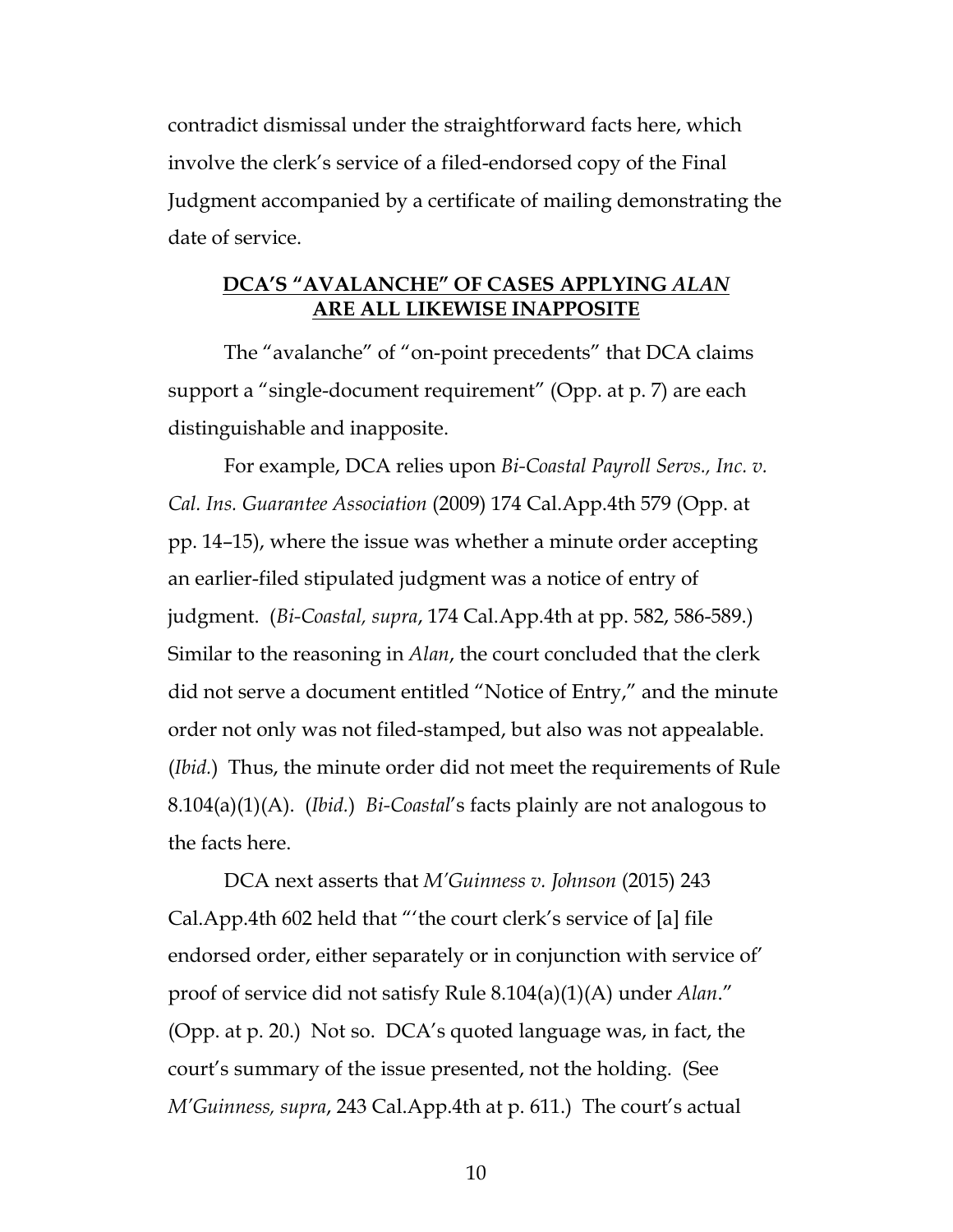<span id="page-10-1"></span><span id="page-10-0"></span>holding was that "the file-endorsed copy of the order cannot be read in conjunction with a separate document—the 'corrected proof of service'—to satisfy the requirements of rule 8.104(a)(1)(A)." (*Id.* at p. 612.) Although neither the opinion nor the parties' briefs make clear exactly how the "corrected proof of service" was served, it stands to reason that the "corrected proof of service" was served and mailed *separately* from the appealable order. (Reply Decl. of Erica L. Reilley ISO Respondent's Motion to Dismiss ("Reilley Reply Decl."), Exs. H-K.) Indeed, the record shows that the clerk filed and mailed two different proofs of service—the first one inadvertently omitted the date of service, and the "corrected" one had the date of service included. (*Id.*, Exs. H, I.) It is logical to infer from these facts that the corrected proof was sent as a separate mailing: If the error in the first proof had been identified prior to it actually being mailed out, the clerk could have simply corrected the error and exchanged the proof, rather than follow it with a "corrected" proof. In fact, the Rutter Guide, in a summary immediately following a portion DCA quoted in its opposition (at p. 20), confirms that inference: "*M'Guinness v. Johnson* (2015) 243 CA4th 602, 610-612, 196 CR3d 662, 667-669—deadline not triggered by court clerk's service of filedendorsed copy of order considered in conjunction with *separatelyserved* 'corrected proof of service' of copy." (Eisenberg et al., Cal. Practice Guide: Civil Appeals & Writs (The Rutter Group 2019) ¶ 3:42.1), italics added.) Here, there is no dispute that the clerk mailed together *in a single envelope* a filed-endorsed copy of the Final Judgment and an accompanying proof of service. (Opp. at p. 10.) Therefore, contrary to DCA's contentions, *M'Guinness* does not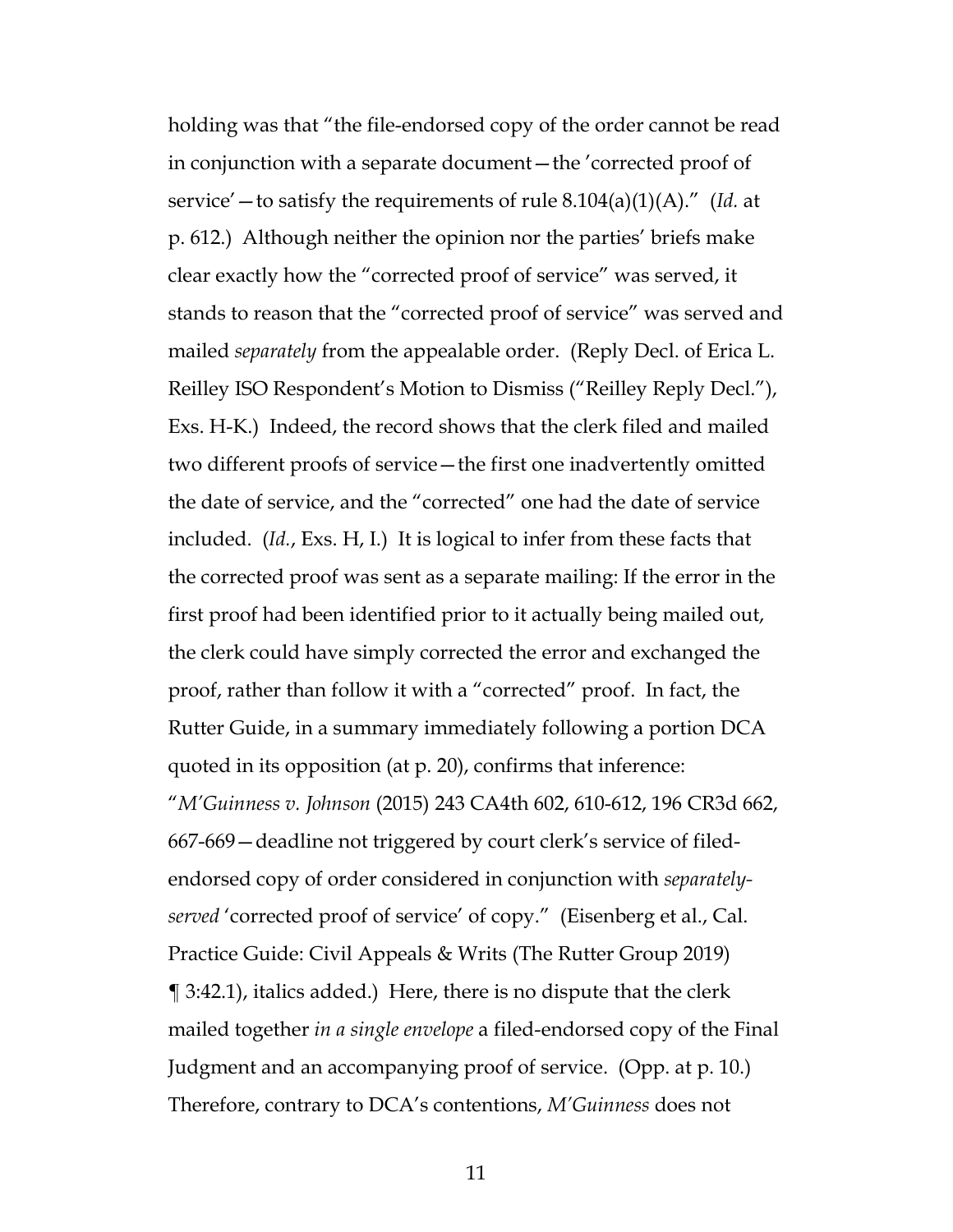present "virtually identical circumstances" (Opp. at p. 17) to those at issue here.

<span id="page-11-2"></span>Finally, DCA selectively quotes from *Maldonado v. Epsilon Plastics, Inc.* (2018) 22 Cal.App.5th 1308, where this Court found that the clerk did not "serve a file-endorsed copy of the judgment showing the date it was served." (Opp. at p. 18.) But DCA fails to acknowledge that in the sentences immediately following DCA's quoted language, this Court explains that the mailing at issue did not contain a proof of service *at all*, and that, in an earlier proceeding, the trial court had even questioned whether the judgment was part of the mailing. (*Maldonado*, *supra*, 22 Cal.App.5th at p. 1338.)Similarly, DCA cites to *In re Marriage of Lin* (2014) 225 Cal.App.4th 471, another case where the clerk did not include a proof of service at the time of mailing, and the court understandably concluded that the clerk's *later* proof of service could not be used retroactively to show that Rule  $8.104(a)(1)(A)$  had been satisfied. (*Id.* at pp. 475–476.) As such, *Maldonado* and *In re Marriage of Lin* are inapposite to the facts here.[3](#page-11-5)

<span id="page-11-5"></span><span id="page-11-4"></span><span id="page-11-3"></span><span id="page-11-1"></span><span id="page-11-0"></span><sup>3</sup> The remaining cases on which DCA relies (Opp. at pp. 23-24) are similarly distinguishable. In *Thiara v. Pacific Coast Khalsa Diwan Society* (2010) 183 Cal.App.4th 51, the court held that the party's service of the filed-endorsed appealable order *without* an accompanying proof of service did not satisfy Rule 8.104. In *InSyst, Ltd. v. Applied Materials, Inc.* (2009) 170 Cal.App.4th 1129, the court held that the trial court's emailed *link* to where the filed-endorsed judgment could be accessed did not satisfy Rule 8.104. And in *Sunset Millennium Associates, LLC v. Le Songe, LLC* (2006) 138 Cal.App.4th 256, the court held that a document that stated "notice of entry" on page 13 of 14 did not satisfy Rule 8.104.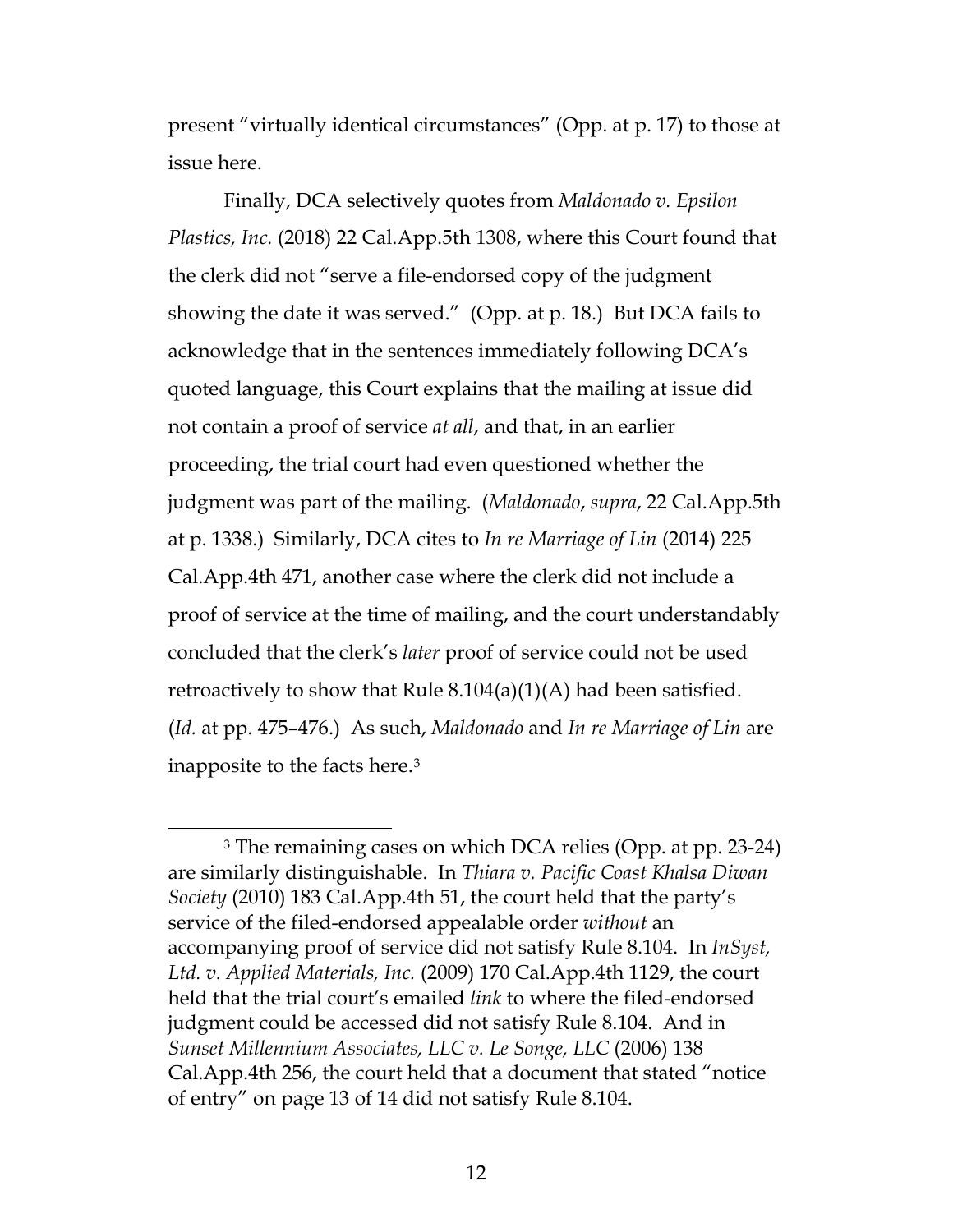### <span id="page-12-0"></span>**DCA'S OTHER EFFORTS TO AVOID DISMISSAL THROUGH VARIOUS DIVERSIONS ARE UNAVAILING**

Desperate to save its untimely appeal, DCA makes a host of attacks on the clerk's October 3 mailing aimed at introducing ambiguity and confusion where there was—and is—none.

<span id="page-12-2"></span>*The Envelope's Post-Mark Does Not Alter the Service Date.*  DCA argues that the envelope's October 4, 2019 post-mark date creates "serious ambiguity" regarding the service date. (Opp. at pp. 8–9, 30, 33–34.) It does not. It is undisputed that the proof of service (not the envelope post-mark) triggers the 60-day deadline to appeal under Rule 8.104(a)(1)(A). (Advisory Com. com., Cal. Rules of Court, rule 8.104.) Moreover, under the Code of Civil Procedure section 1013a, subdivision 4, the date the clerk of the court "places the document for collection and mailing" as shown on the proof of service is the date on which service is deemed to have occurred, unless the post-mark date is *more than* one day after the date of deposit for mailing contained in the certificate. (See also *Staten v. Heale* (1997) 57 Cal.App.4th 1084, 1087.) Here, the post-mark date on the envelope was *not* more than one day after the date on the clerk's certificate of mailing (Opp. at pp. 8–9, 30, 33–34), and thus DCA's argument fails.[4](#page-12-3)

<span id="page-12-3"></span><span id="page-12-1"></span><sup>4</sup> DCA attempts to argue that the clerk here did not state on the proof of service that the Final Judgment was "filed-endorsed" but rather was the "original filed/entered" judgment. (Opp. at p. 31.) Notwithstanding that there is no practical difference between the two here (there is no *entered* copy of the Final Judgment that is not filed-endorsed), Rule 8.104 does not require that a clerk's proof of service state that the judgment it is serving is filed-endorsed, and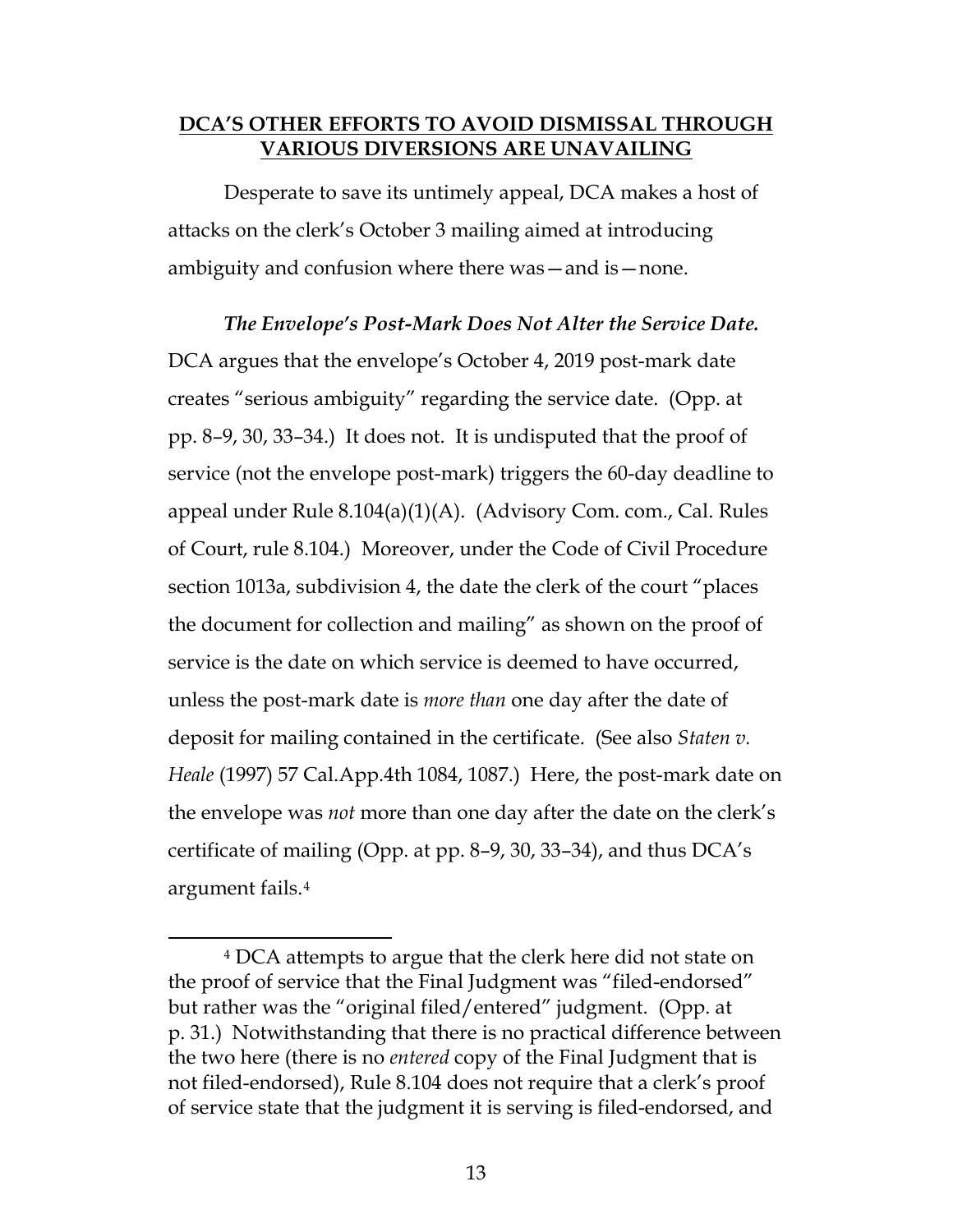*The Trial Court's Order That ICANN Provide Notice of Entry of Judgment Does Not Trump the Triggering Events of Rule 8.104.*  DCA contends that because the trial court ordered ICANN to provide notice of entry of the judgment, ICANN's October 10 notice should control the 60-day deadline to appeal. (Opp. at pp. 6, 11.) Although the trial court ordered ICANN to provide notice, which ICANN did, the court did not, *by any means*, "order[] only one form of service under Rule 8.104(a)," as DCA argues. (Opp. at p. 13.) More importantly, whether the court ordered any party to provide service is immaterial because it cannot trump the express language of Rule 8.104. As explained in ICANN's motion (at pp. 3-4), Rule 8.104 specifically accounts for the possibility that both a party and the clerk might serve a triggering document and requires "the earliest of" those triggering documents to dictate the deadline to appeal.[5](#page-13-1)

<span id="page-13-0"></span> $\overline{a}$ there is no dispute that the Final Judgment served by the clerk here was filed-endorsed. These facts make the case upon which DCA relies, *Keisha W. v. Marin M.* (2014) 229 Cal.App.4th 581, irrelevant because, there, the court was concerned with a *party's* service and concluded that there was no evidence that the order that was served was in fact filed-endorsed because the proof of service did not so state.

<span id="page-13-1"></span><sup>5</sup> DCA tries to impugn the clerk's October 3 service of the filed-endorsed copy of the Final Judgment because it "had no obligation at all to serve the final judgment." (Opp. at p. 14.) Whether the clerk was obligated to serve is irrelevant under Rule 8.104(a)(1)(A). What matters is that the clerk *did* properly serve the final judgment in compliance with all the requirements of Rule 8.104, which triggered DCA's 60-day deadline to appeal.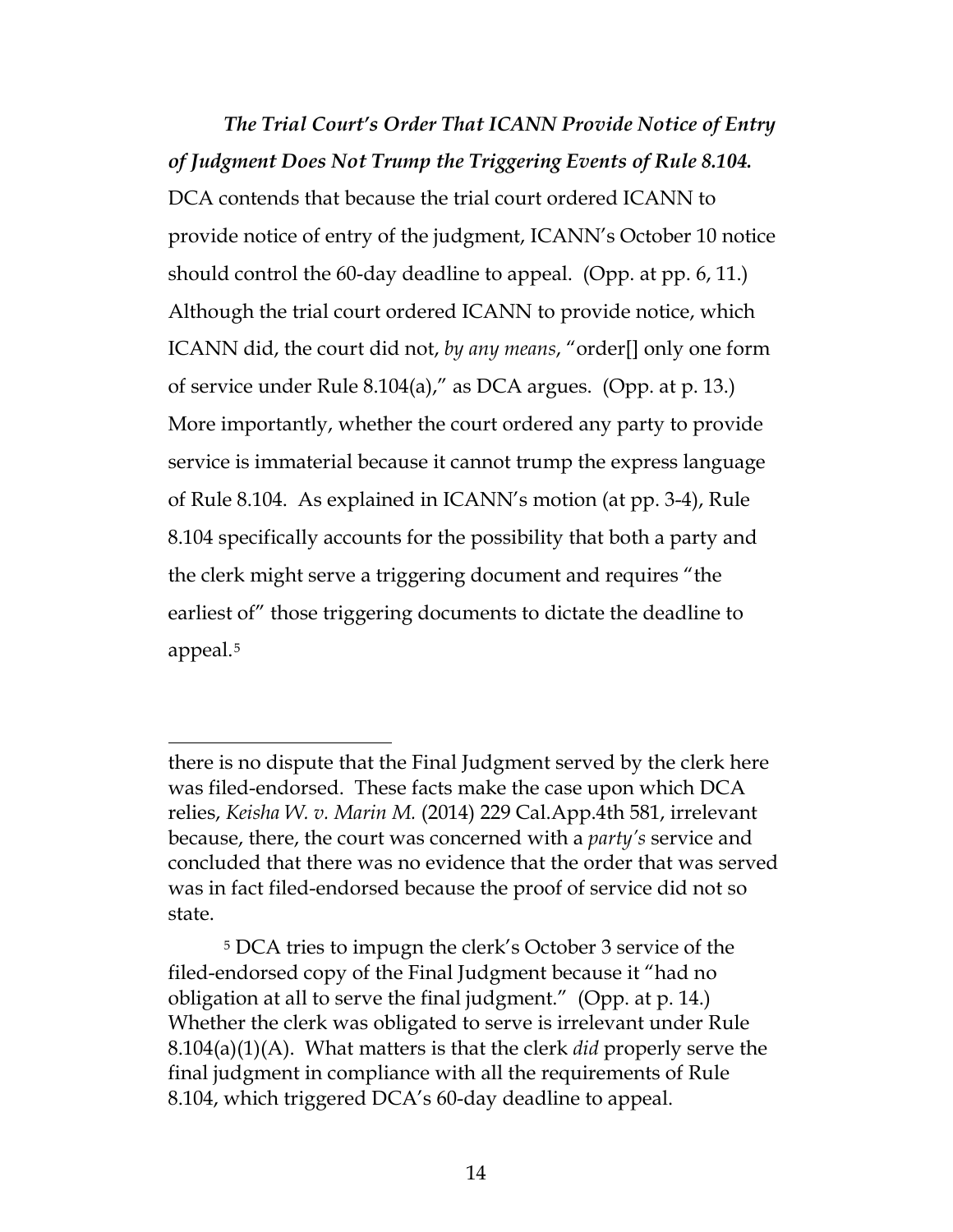*The October 4 Date Stamp in the Left Margin of ICANN's Served Copy of the Judgment Is Irrelevant.* DCA contends that the standalone date stamp on the left margin of the copy of the judgment served by ICANN that reads "10/04/2019" also creates "serious ambiguity." (Opp. at pp. 8, 30, 33–34.) Notably, the stamp does not suggest that the document was "served" on 10/04/2019—it is merely a date stamp. More importantly, the filed-endorsed copy of the Final Judgment served by the clerk on October 3—which is the only filed-endorsed copy relevant here—does *not* have that date stamp. (Reilley Reply Decl., Ex. L.) Indeed, it is common current practice in the Los Angeles County Superior Court that such date stamps are placed on documents when the clerk processes a filing and scans it into the court's electronic database (Reilley Reply Decl., ¶ 5), which likely was done here following the clerk's service of the documents. As DCA itself acknowledges, ICANN served its notice of entry of judgment using the electronic copy of the Final Judgment from the superior court's docket (Opp. at p. 11), which was entirely appropriate. That version of the Final Judgment and the date stamp on it are irrelevant here, however. It is the filed-endorsed copy of the Final Judgment and the accompanying proof of service mailed by the clerk on October 3 that control and render DCA's appeal untimely.[6](#page-14-0)

<span id="page-14-0"></span><sup>6</sup> ICANN attached the electronic copy of the final judgment (pulled from the trial court's docket) to its motion to dismiss this appeal for ease and because the date stamp in the margin is of no significance. For completeness, ICANN is attaching the face page of the hard copy of the filed-endorsed Final Judgment served by the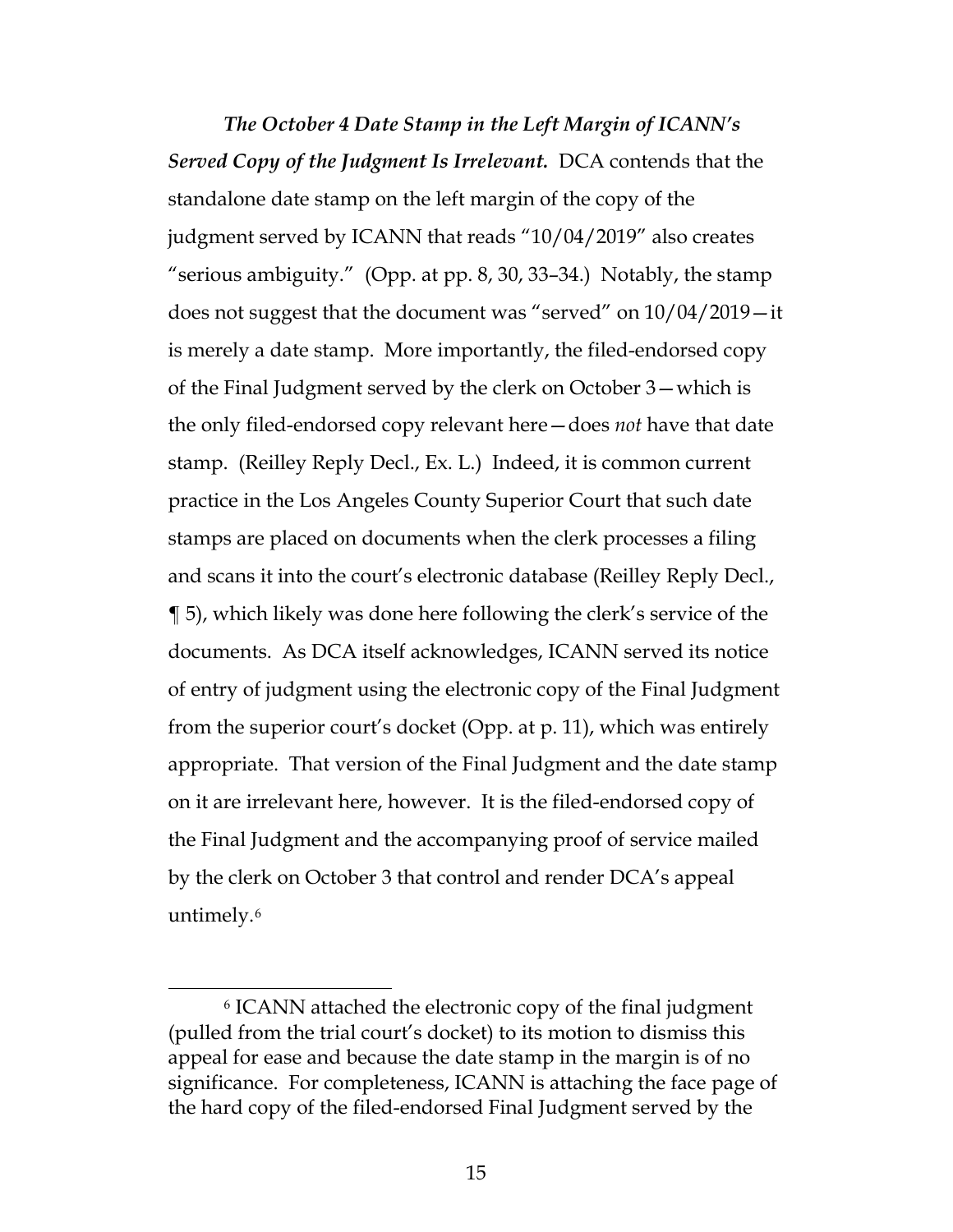#### **THE AMBIGUITY PRINCIPLE CANNOT SAVE DCA'S UNTIMELY APPEAL**

<span id="page-15-0"></span>DCA attempts to invoke the principle that ambiguities generally should be resolved in favor of permitting a right to appeal, but that principle is not applicable here. Courts only cautiously apply this principle where it serves to protect appellants in cases of true ambiguity, not to appease appellant's purported confusion of a triggering document under Rule 8.104 or erase avoidable mistakes. (See *Hollister Convalescent Hosp., Inc. v. Rico* (1975) 15 Cal.3d 660, 674.)

<span id="page-15-1"></span>In *Hollister*, the appellant filed its notice of appeal one day late, triggered by service of notice of entry of an order denying a motion for a new trial. The Supreme Court rejected the appellant's assertions that its untimely filing should be excused because it was confused by being served a formal court order that was dated two days after the notice of entry indicated the order had been entered. (*Hollister, supra*, 15 Cal.3d at p. 674*.*) The *Hollister* Court emphasized that the ambiguity principle had actually been applied only where there had been a "clear conflict" in the evidence of whether a document complied with Rule 8.104 so as to trigger the deadline to appeal. (*Id.* at p. 668 [distinguishing the case before it from *Slawinski v. Mocettini* (1965) 63 Cal.2d 70, where there had been "a clear conflict between the permanent minutes of the court and a formal order of denial subsequently issued" regarding when the appealable

<span id="page-15-2"></span>clerk on October 3, where (for all the reasons just discussed) there is no date stamp on the left margin. (Reilley Reply Decl., Ex. L.)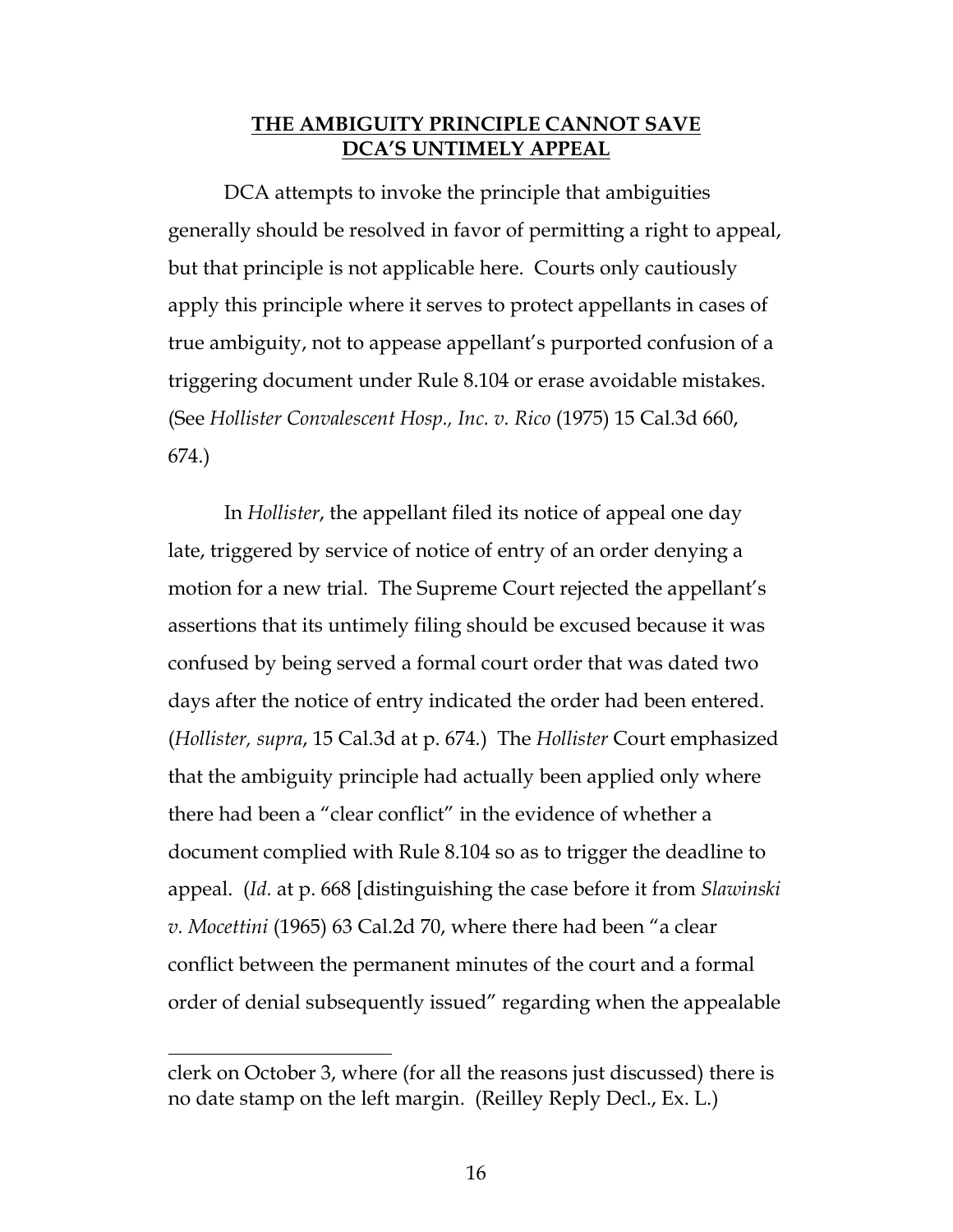order had been entered and that "clear conflict" was resolved in appellant's favor].)

<span id="page-16-0"></span>In other words, the *Hollister* Court rejected the notion that failing to file a notice of appeal by the deadline triggered by a document that meets all of the requirements of Rule 8.104 can be excused based on the appellant's purported confusion: When a notice of appeal "has not in fact been filed within the relevant jurisdictional period—and when applicable rules of construction and interpretation fail to require that it be deemed in law to have been so filed—the appellate court, absent statutory authorization to extend the jurisdictional period, lacks all power to consider the appeal on its merits and must dismiss, on its own motion if necessary, without regard to considerations of estoppel or excuse." (*Id*. at p. 674.)

None of the cases DCA cites in support of its ambiguity argument hold any differently. And they also do not actually invoke the ambiguity principle to permit an untimely appeal; rather, they conclude that the purportedly triggering document did *not* comply with Rule 8.104 (on distinguishable facts), which renders each of them inapposite.

<span id="page-16-1"></span>For example, in *Montgomery Ward & Co., Inc. v. Imperial Casualty & Indemnity Co.* (2000) 81 Cal.App.4th 356, 372-373, the court concluded that the deadline to appeal was 180 days after entry of judgment, which the appellant satisfied, because there was nothing in the record that confirmed that the clerk had in fact mailed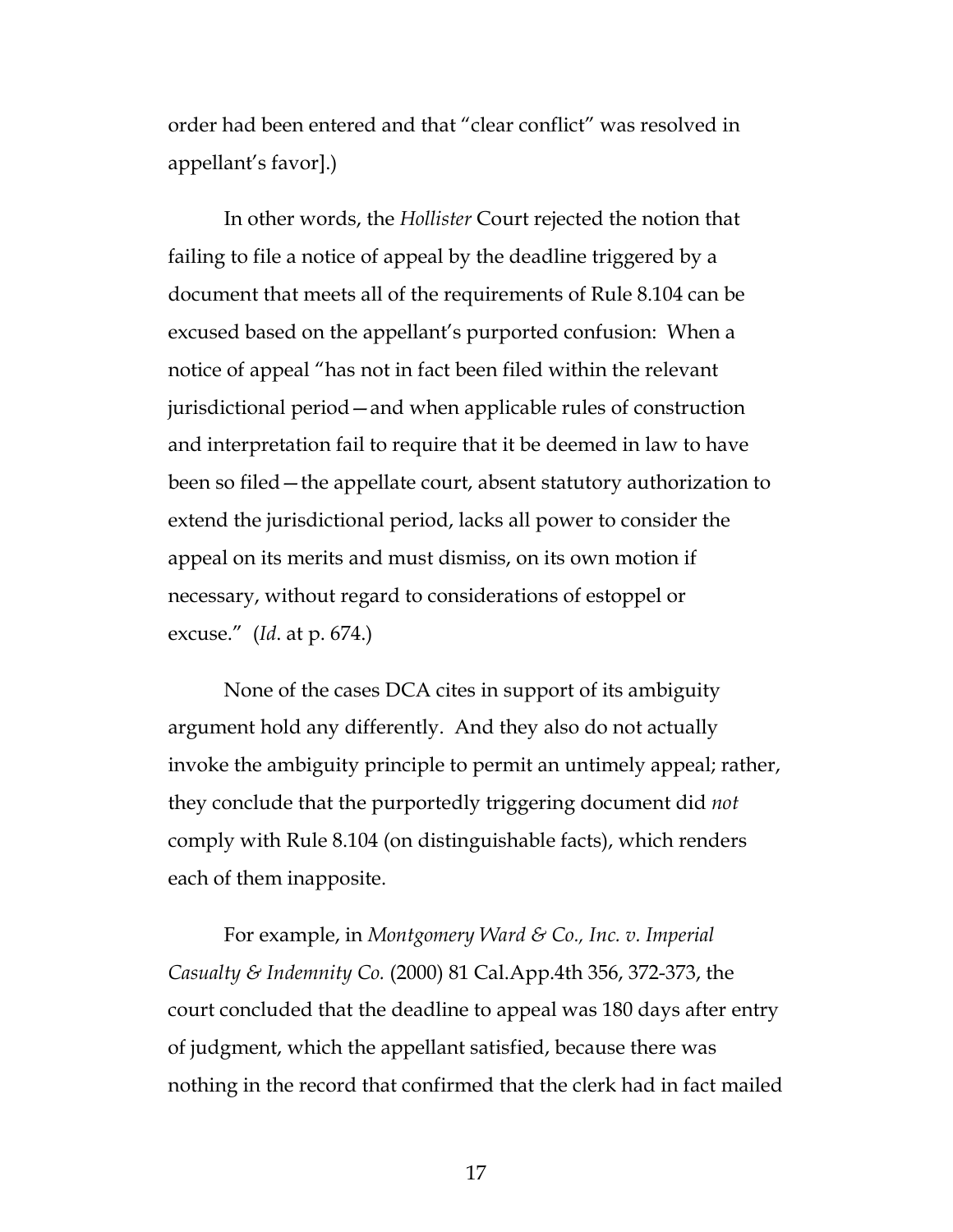the cross-appellant a copy of the filed-endorsed judgment, which would have triggered a 60-day deadline under Rule 8.104(a)(1)(A).

<span id="page-17-3"></span><span id="page-17-0"></span>In *M'Guinness*, *supra*, 243 Cal.App.4th at pp. 611-612, as discussed above, the corrected proof of service that was "served separately" from the copy of the filed-endorsed judgment did not comply with Rule 8.104(a)(1)(A). (Reilley Reply Decl.,  $\P$  2 & Exs. H, I.) Similarly, in *Bi-Coastal*, *supra*, 174 Cal.App.4th at pp. 582, 586-589, the appellant was served a minute order that was not entitled "Notice of Entry" of judgment and was not filed-endorsed, and thus did not comply with Rule  $8.104(a)(1)(A)$ .

<span id="page-17-2"></span>Equally distinguishable is DCA's citation to *In re Marriage of Mosley* (2010) 190 Cal.App.4th 1096. There, the filed-endorsed copy of the appealable order was misplaced by the clerk and thus not entered into the court record or available in a publicly accessible location for at least five months after the date of entry, which meant there was no actual evidence that the order had been entered that would be sufficient to trigger the 60-day deadline. (See *id*. at pp. 1104-1105.)

<span id="page-17-1"></span>Finally, in *Citizens for Civic Accountability v. Town of Danville* (2008) 167 Cal.App.4th 1158, the issue was whether the older version of Rule 8.104(a)(1)(A) allowed email service by the clerk. The court there refused to interpret the Rule's requirement for "mail" service to include "e-mail" service, reasoning that to do so "would create a trap for the unwary." (*Id.* at p. 1164.)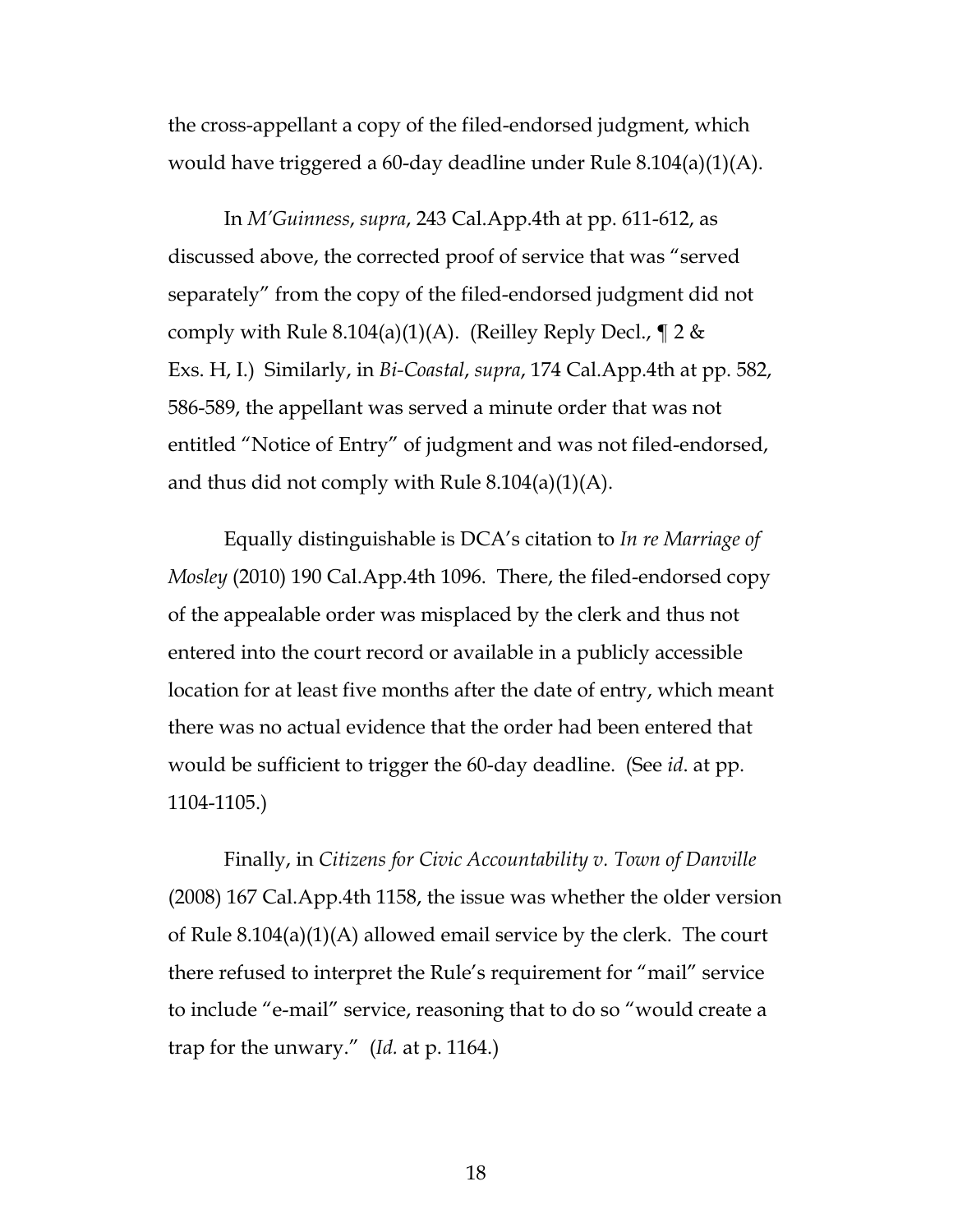In other words, notwithstanding DCA's cherry-picked sound bites from these cases, none of the cases upon which DCA relies *actually* invoked the ambiguity principle to save an appeal that otherwise would have been untimely due to service of a triggering document that complies with Rule  $8.104(a)(1)(A)$ . Rather, they each conclude, under distinguishable circumstances, that there was no compliance with the rule and thus the 60-day deadline to appeal was not triggered.

<span id="page-18-0"></span>Here, it is uncontested that the superior court clerk served a filed-endorsed copy of the Final Judgment with an accompanying proof of service stating that the document was served on October 3, 2019. (Opp. at pp. 10-11.) DCA does not contend that it was confused by the contents of the mailing or to which documents the clerk's proof of service referred (Opp. at pp. 10-11; see also Ethan Brown Decl. ISO Opp.),[7](#page-18-1) and even then, under *Hollister*, if DCA actually had been confused, that confusion still would not warrant invocation of the ambiguity principle to excuse DCA's untimely notice of appeal.

<span id="page-18-1"></span> $\overline{a}$ <sup>7</sup> It is curious that DCA filed its notice of appeal on December 3—only one day after the deadline triggered by the clerk's October 3 mailing and several days before the deadline that would have been triggered by ICANN's October 10 notice. This timing suggests that DCA was in fact operating with an understanding that the clerk's October 3 mailing governed its time to appeal, but that DCA made a miscalculation in identifying the actual deadline.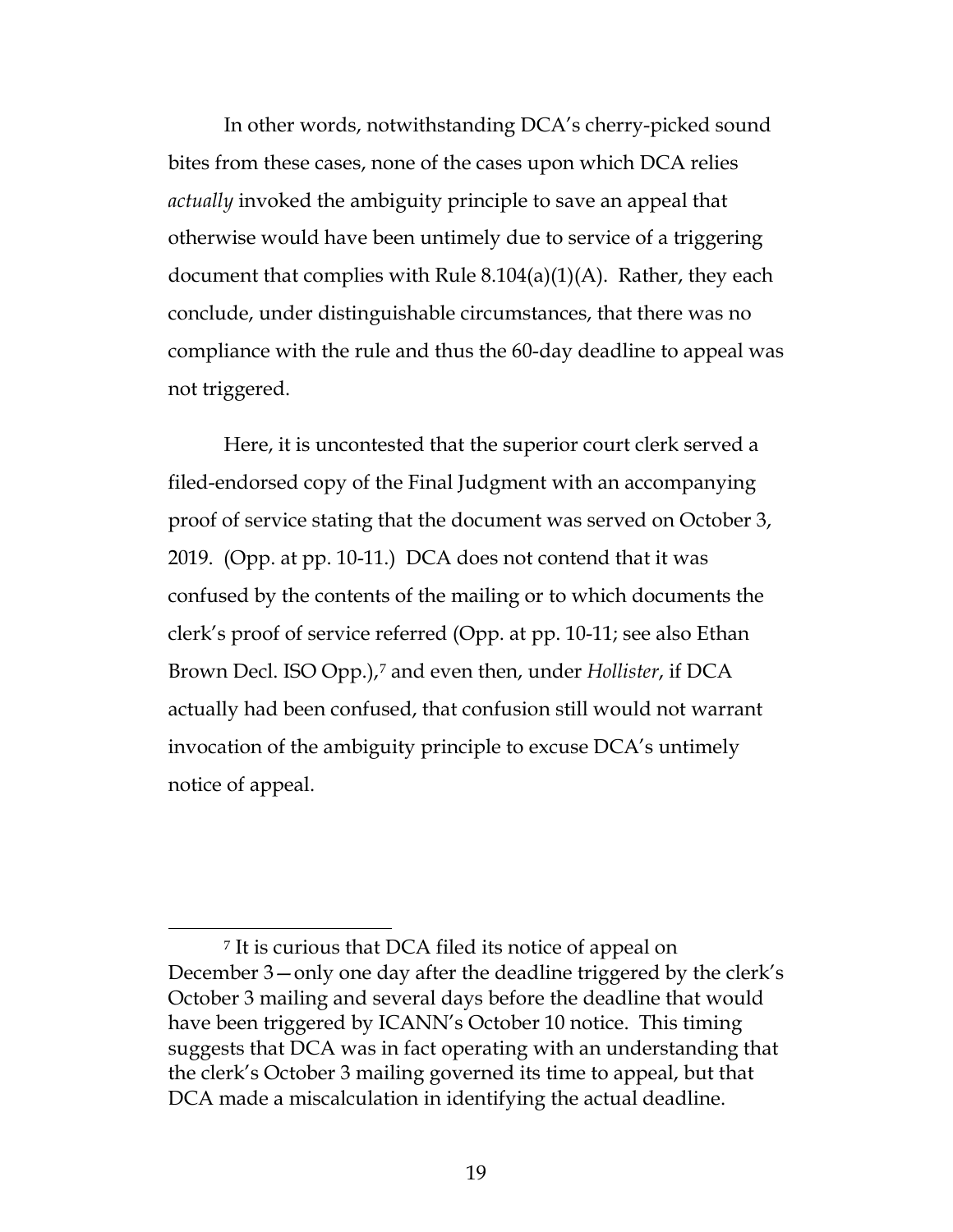# **CONCLUSION**

<span id="page-19-0"></span>ICANN's motion to dismiss DCA's untimely appeal should be granted.

Dated: January 8, 2020 Respectfully submitted,

JONES DAY

By: */s/ Erica L. Reilley* Erica L. Reilley

*Attorney for Defendant-Respondent* INTERNET CORPORATION FOR ASSIGNED NAMES AND NUMBERS